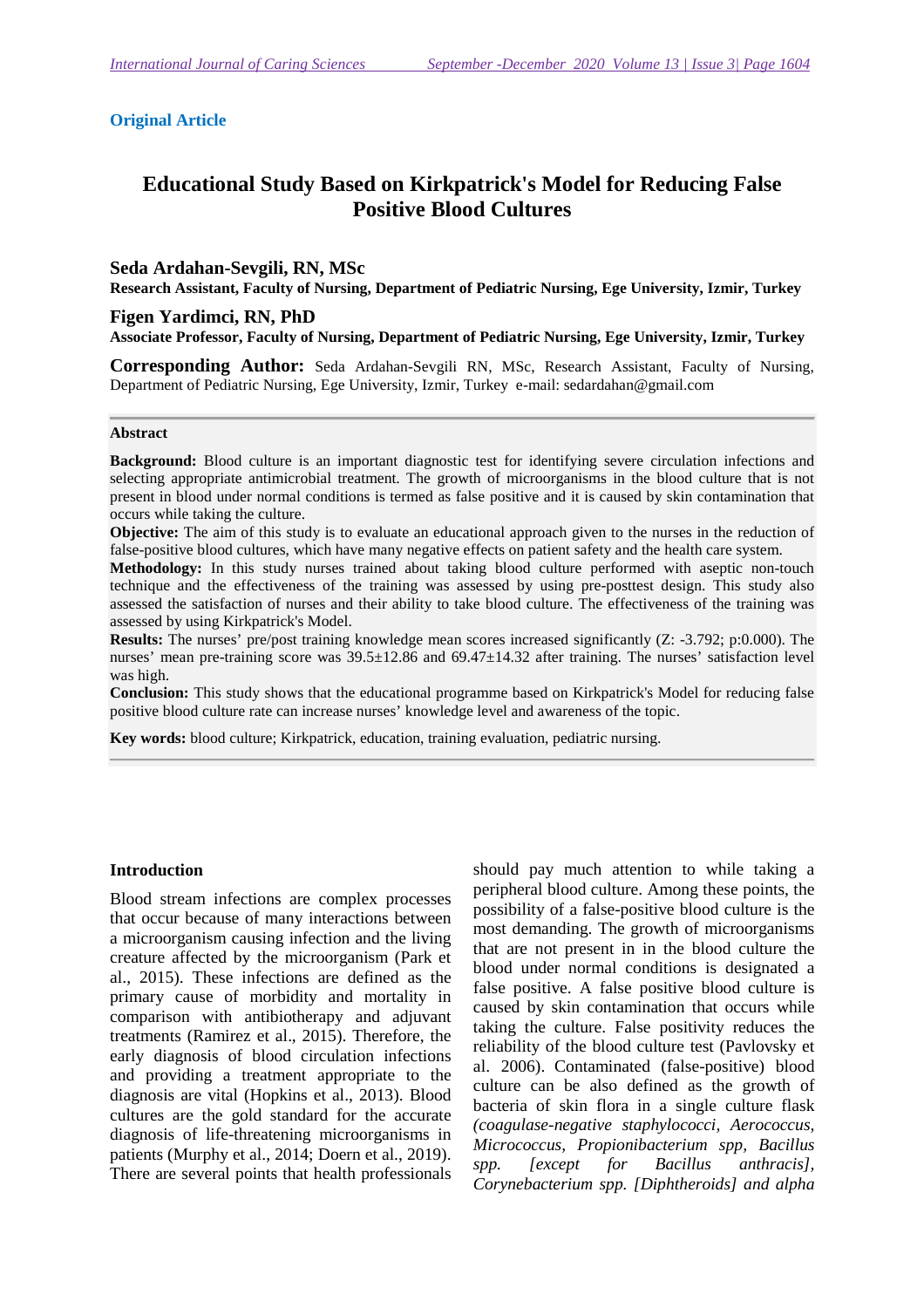*and gamma hemolytic streptococci*) (Synder, 2015). When a positive culture result is seen in peripheral blood culture, the ability to decide whether this microorganism is a circulatory system infection that may cause morbidity and mortality, or it is a false-positive blood culture related to skin contamination has vital importance (Doern et al., 2019). False-positive blood cultures have many negative effects, both on patients receiving treatment and the health system. The most striking ones among these negative effects are unnecessary antibiotic use, irrational drug use-related flora change and resistance development, toxic effects on organs, prolonged hospitalization and additional costs. (Self et al., 2014; Alnami et al., 2015; Yodoshi et al., 2019). As stated in the study of Long, patients who have false positive blood culture results are hospitalized for 4.5 days more than those who have true negative (Long & Koyfman, 2016). In another study, it was reported that false positive blood culture brought an additional cost of \$ 7500 per patient (Alahmadi et al., 2011). The evaluation of training programs and their importance is increasing gradually day by day. One of the most well-known models for the evaluation of training is the "Kirkpatrick Training Evaluation Model", which was published by Donald Kirkpatrick in 1954. Although it has been sixty years then, Kirkpatrick's Training Evaluation Model is still valid today and is used in many areas (Gunderman & Chan, 2015). It consists of four levels respectively. Reactions/Responses, Learning, Behavior, and Results. Kirkpatrick also stated that each level is highly important and all levels are associated. The aim of "Reactions/Responses" level is to assess the reactions of individuals who participate in training for the relevant training. The words, reaction or response used here refer to satisfaction and content the participants feel with the training (Kirkpatrick, 2009; Pardue, 2015). The second level is "Learning" and it is defined as a change in participants' attitudes and an increase in their theoretical knowledge and practical skills by participation in the training. The examination of the literature shows that there are some studies conducted using Kirkpatrick Training Evaluation Model. Clark et al. (2014) addressed the third level of the Kirkpatrick Training Evaluation Model (Behavior) with 18 nurses in the sample (Clark et al., 2014). Similarly, the first two levels of the Kirkpatrick's Model were used in our study. To evaluate the "Reactions/Responses" level, the nurses ' satisfaction was questioned; to evaluate the "Learning" level, the nurses' information was questioned.

**Objective:** There are several published studies conducted on the effectiveness of the training method in decreasing peripheral blood culture contamination (Park et al., 2015; Ramirez et al., 2015; Hopkins et al., 2013; Al-Hamad et al., 2016; Bowen et al., 2016; O'Connor et al., 2016). In this context, the aim of this study is to evaluate the training approach given to nurses in reducing false positive blood cultures that have many negative effects on patient safety and health system through Kirkpatrick's model. The aim of the study is also to increase the awareness of nurses on the subject, to improve peripheral blood culture collection process and indirectly reduce false positive blood culture rates. The questions expected to be answered in this research are as follows;

- Does the training activity have an impact on the level of knowledge of nurses?

- Does the quality of training activity affect the satisfaction of nurses?

## **Methodology**

This study has quasi-experimental single group pre-posttest design. The study sample consisted of nurses working in the Pediatric Emergency Department (ED) and the Pediatric Gastroenterology Department (GD) of a university hospital who voluntarily agreed to participate in the study.

The reason for choosing these two clinics was that they were the most frequently used peripheral blood culture clinics of the hospital.

A power analysis method was used to determine the sample to be 16 nurses for at least a 5% margin of error and an 80% statistical testing power. The number of nurses was 14 in the ED and 6 in the GD. Because one of the nurses in the ED resigned from her job, the sample was regarded as consisting of 19 nurses during the training and in all stages after the training. The data were collected between April 2016 and September 2016.

#### **Data Collection Tools**

| <b>Evaluation</b>                               | of |  | <b>Taking Blood Culture</b> |
|-------------------------------------------------|----|--|-----------------------------|
| Performed with                                  |    |  | <b>ANTT</b> Information     |
| <b>Questionnaire:</b> This questionnaire was    |    |  |                             |
| developed by the researchers in accordance with |    |  |                             |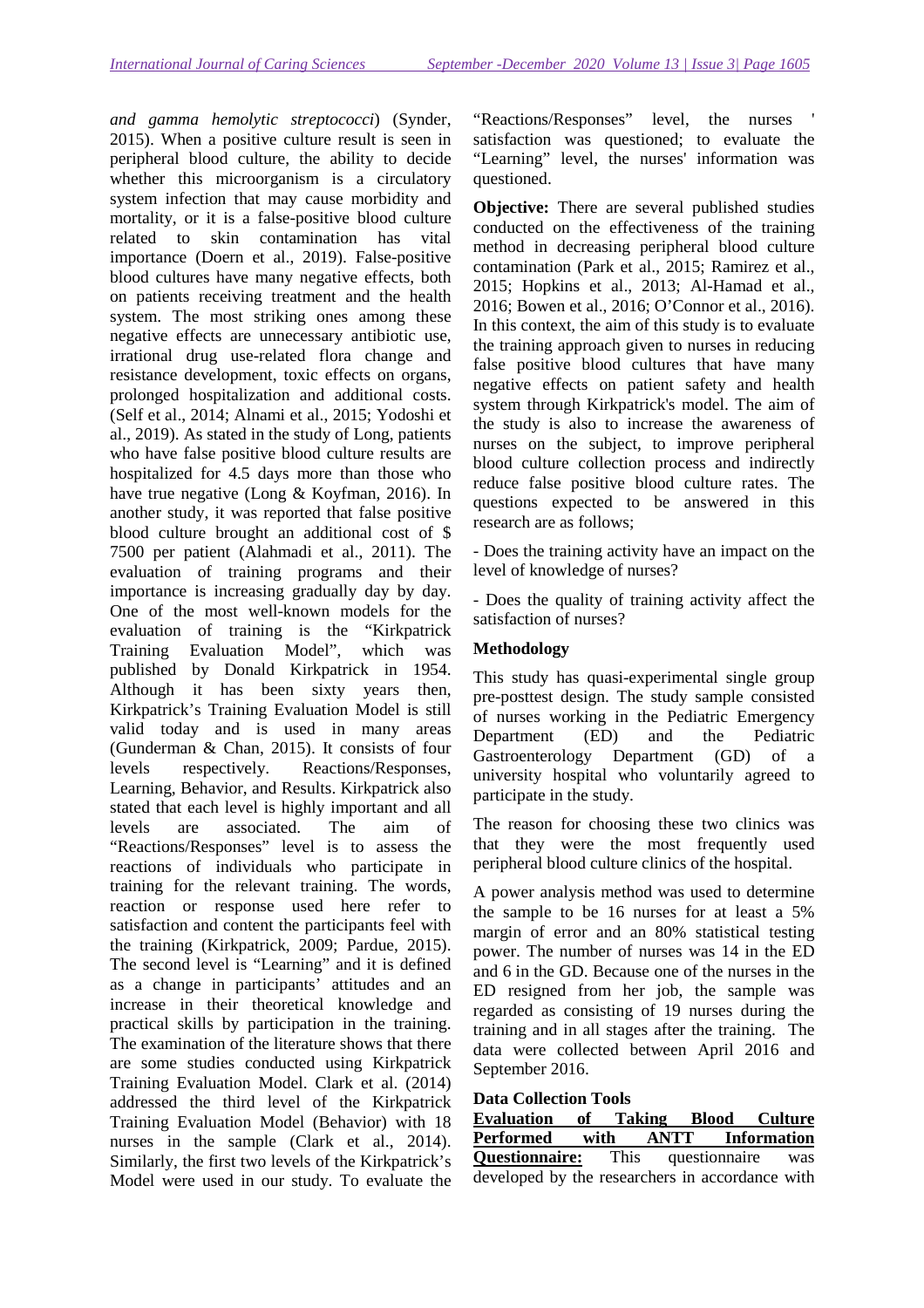the relevant literature (Park et al., 2015; Ramirez et al., 2015; Hopkins et al., 2013; Al-Hamad et al., 2016; Bowen et al., 2016; O'Connor et al., 2016) and the training program. The first part included questions about the demographic characteristics of nurses. The second part of the questionnaire consisted of questions about the definitions of ANTT and its practice stages. The evaluation form included 20 questions, some of which were multiple-choice and some of which were true-false questions. The opinions of the experts were asked about the form.

**The Nurse Satisfaction Evaluation Form:** This form prepared by the researcher based on the literature (Cömert, 2015) consisted of questions to determine nurses' age, sex, professional experience, and their opinions about ANTT. The nurses were asked to mark one of the options ranging from 1 (Disagree) to 3 (Agree) for their agreement level on each statement included in the questionnaire. The second part of the form was developed by the researcher based on the relevant literature. It is a 5-point Likert type questionnaire consisting of questions about the adequacy of training in terms of theoretical and practical knowledge, its contribution to nursing knowledge and professional development, and the duration of training and its flow. The questionnaire also included questions about the satisfaction of nurses with the knowledge and practice competency, skill of managing time, command of the subject, presentation skill and communication skills of educator providing the training.

## **Data Collection Procedure**

In the first stage on the study, an "Information Questionnaire" that was developed in accordance with the literature (Park et al., 2015; Ramirez et al., 2015; Hopkins et al., 2013; Al-Hamad et al., 2016; Bowen et al., 2016; O'Connor et al., 2016) to assess the nurses' knowledge level about ANTT and taking blood culture was administered to 20 nurses as pre-test. Moreover, a training program included details about taking a blood culture using the ANTT was provided to 19 nurses (one of the nurses quit from her job) in groups consisting of 1 to 5 individuals as eleven sessions. Each session lasted approximately one hour. The ANTT training presentation was prepared in accordance with the current literature (ANTT, 2015; Rowley  $&$  Clare, 2011) using the ANTT Clinical Guideline based on documents sent by the Association for Safe Aseptic Practice to the researchers. The content of training included topics such as the definition of circulatory system infections; the definition of false positive blood culture; the causes of a false positive blood culture; the definition, and the principles and practice stages of ANTT. The training consisted of a PowerPoint (Microsoft, Redmond, WA) presentation and a video explaining the process of taking peripheral blood culture by using the ANTT.Finally, in the first stage of the study, the information questionnaire was administered as the post-test to determine the effect of the training program. In the second stage of the study, satisfaction form about ANTT technique and training provided was administered to all of the nurses to implement the first level of Kirkpatrick's Model. The nurses' opinions and thoughts about the and training were determined.



**Figure 1: Research steps**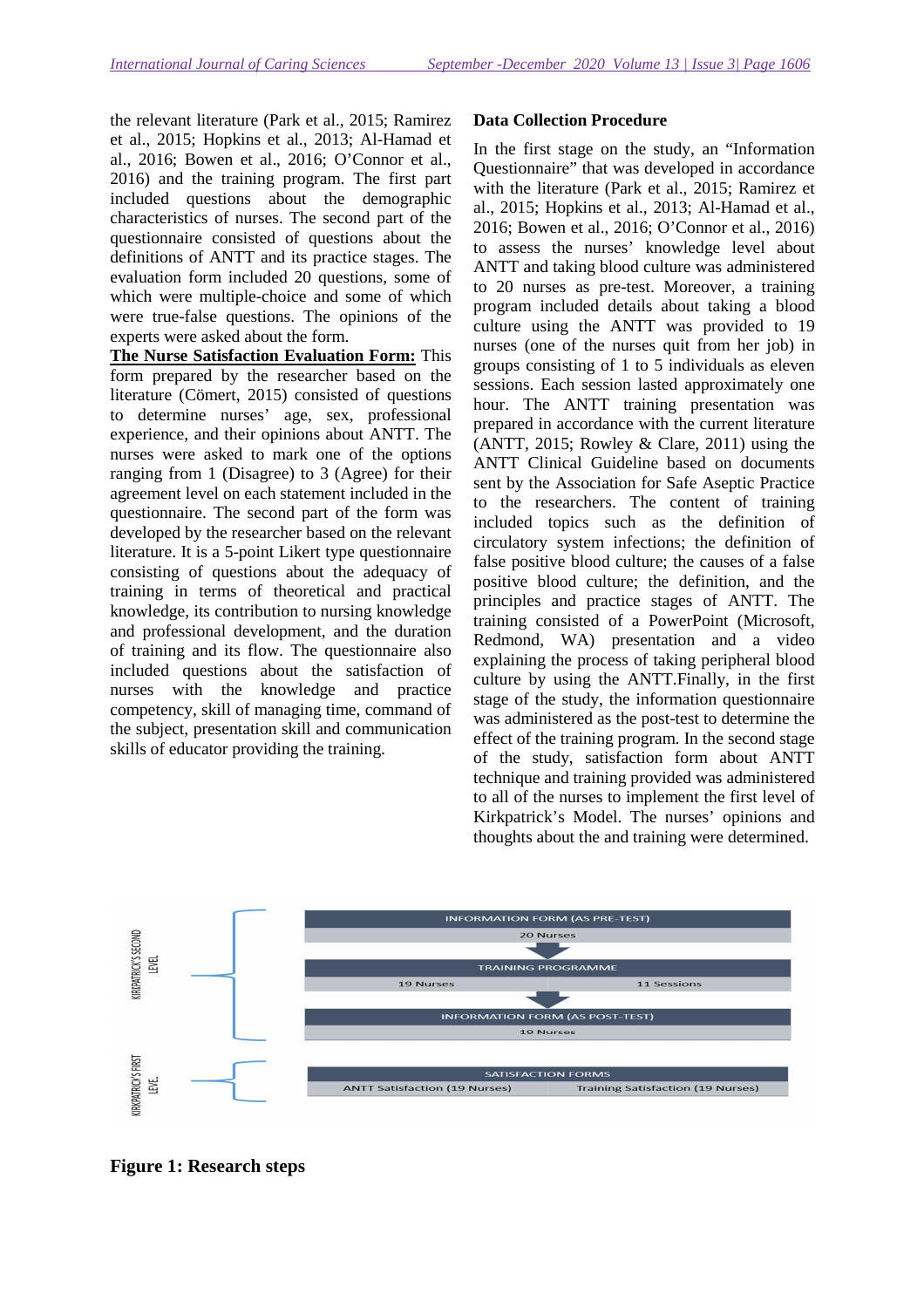**Data Analysis:** The data were assessed in the Statistical Package for Social Science (SPSS) 22.0 program. The descriptive data related to patients were presented as number and percentage in the data analysis. A Wilcoxon test was performed to assess the significant difference between the nurses' pre-test and post-test results. McNemar's test was performed to assess the difference between each of the questions to discern whether they were answered correctly before and after the training. A correlation analysis was performed to examine the relationship between the pre-test/post-test and the answers given for the satisfaction questionnaires.

**Ethical Considerations:** For the application of the research; written consent was obtained from the Faculty of Medicine Children's Hospital (273- 3559). Verbal consent was obtained from nurses. Ethics committee approval was obtained from the

Faculty of Nursing Scientific Ethics Committee (2016-128).

### **Results**

**Participant Characteristics:** Of the nurses who participated in the study, 95% (n:19) were female and their mean age was 30.35±5.98 years. This study found that 42.1% (n:8) of the nurses had been working for 6–10 years and 70% (n:14) were working in the ED. This study also found that 36.8% (n:7) of the nurses were working in their department for 0–1 year. Of the nurses, 85% (n:17) had a bachelor's degree and 70% (n:14) had received asepsis training previously. Also, 95% of nurses (n:19) had the opinion that contaminated blood culture is the nurse's fault.

**Participant Knowledge:** Overall statistical significance was found between the numbers of questions answered correctly before and after the training (Table 1).

### **Table 1. Change in participants' knowledge levels**

| <b>Variables</b>                               | <b>Pre-Test</b>                  | <b>Post-Test</b>                    | <b>Analysis Value</b><br>(Z) | P    |
|------------------------------------------------|----------------------------------|-------------------------------------|------------------------------|------|
| Number of<br>correctly<br>answered<br>question | $7.9 \pm 2.5$<br>Min:4<br>Max:14 | $13.89 \pm 2.86$<br>Min:7<br>Max:17 | $-3.792$                     | .000 |

| <b>Table 2. Participant Satisfaction</b>                          | <b>Disagreed</b>         |               | <b>Hesitant</b> |               | <b>Agreed</b> |               |
|-------------------------------------------------------------------|--------------------------|---------------|-----------------|---------------|---------------|---------------|
| (n:19)                                                            | $\mathbf n$              | $\frac{0}{0}$ | $\mathbf n$     | $\frac{0}{0}$ | $\mathbf n$   | $\frac{0}{0}$ |
| I think that I create more effective skin antisepsis              |                          |               |                 |               | 19            | 100           |
| by using the ANTT                                                 |                          |               |                 |               |               |               |
| I think that ANTT is not useful in term of time                   | 7                        | 36.8          | 6               | 31.6          | 6             | 31.6          |
| management                                                        |                          |               |                 |               |               |               |
| I think that taking blood culture using ANTT is                   | 7                        | 36.8          | 3               | 15.8          | 9             | 47.4          |
| more useful in reducing workload compared to                      |                          |               |                 |               |               |               |
| the conventional method                                           |                          |               |                 |               |               |               |
| I think I can protect both myself and patients to                 | $\overline{\phantom{a}}$ |               | 3               | 15.8          | 16            | 84.2          |
| whom I provide health care more effectively with                  |                          |               |                 |               |               |               |
| the help of ANTT                                                  |                          |               |                 |               |               |               |
| should<br>follow<br>Application<br>think I<br>the<br>$\mathbf{I}$ |                          |               |                 |               | 19            | 100           |
| Instructions for ANTT for each patient while                      |                          |               |                 |               |               |               |
| working in the unit                                               |                          |               |                 |               |               |               |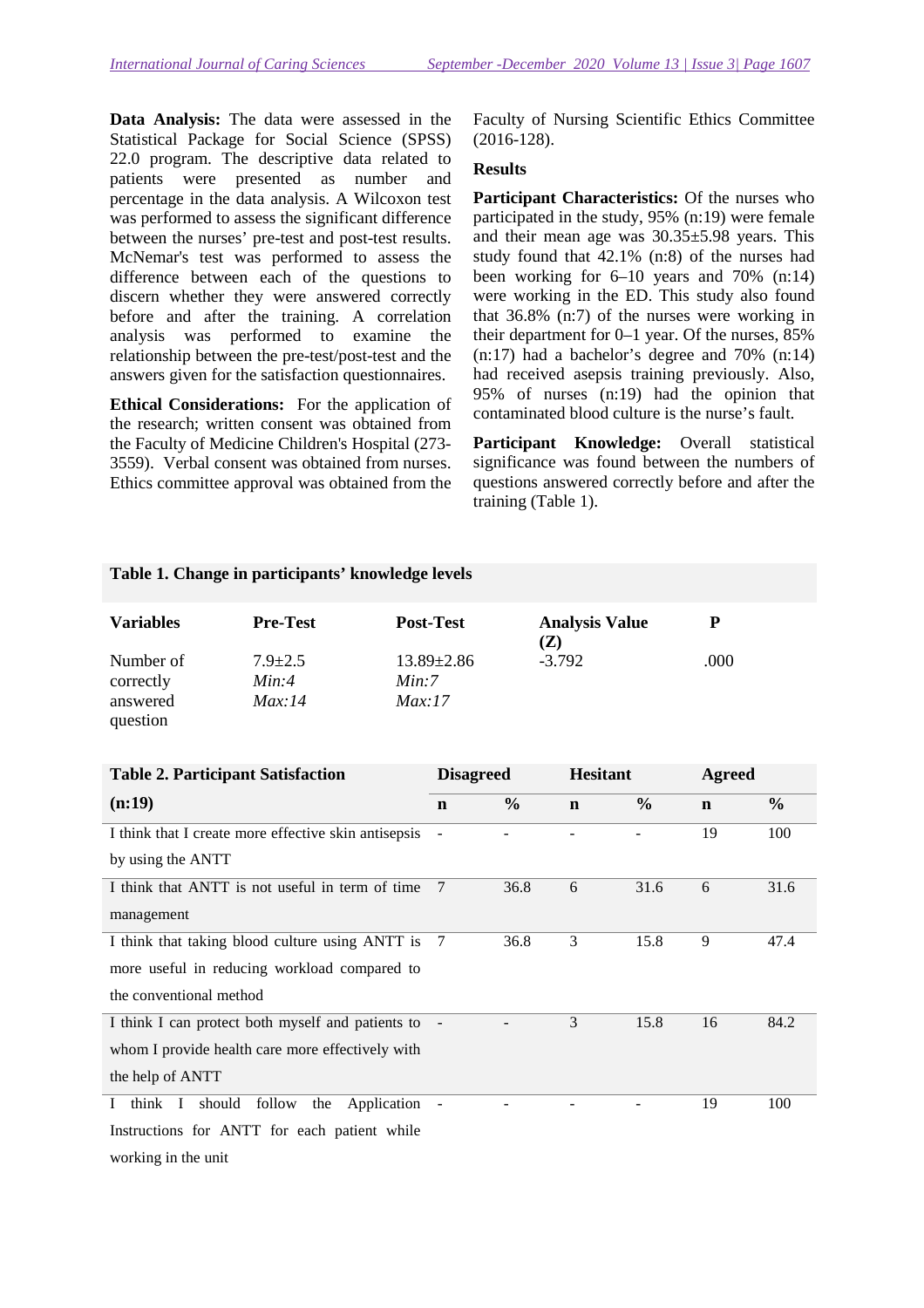| think that more than one hand-washing 4<br>$\bf{I}$<br>practices are not practical while following the |   | 21.2 | 7              | 36.8 | 8  | 42.1 |
|--------------------------------------------------------------------------------------------------------|---|------|----------------|------|----|------|
| <b>ANTT</b>                                                                                            |   |      |                |      |    |      |
| think that more than one hand-washing 2<br>$\Gamma$                                                    |   | 10.5 | 7              | 36.8 | 10 | 52.6 |
| practices performed while following the ANTT                                                           |   |      |                |      |    |      |
| Instructions will irritate my hands                                                                    |   |      |                |      |    |      |
| The training was adequate in terms of theoretical                                                      |   |      | 2              | 10.5 | 17 | 89.5 |
| information                                                                                            |   |      |                |      |    |      |
| The training was adequate in terms of practical                                                        | 2 | 10.5 | 1              | 5.3  | 16 | 84.2 |
| information                                                                                            |   |      |                |      |    |      |
| The training increased my awareness about the                                                          | 2 | 10.5 |                |      | 17 | 89.5 |
| topic                                                                                                  |   |      |                |      |    |      |
| I want such trainings to be provided again                                                             | 3 | 15.8 | $\overline{2}$ | 10.5 | 14 | 73.7 |
| I liked the training in general                                                                        |   |      | $\overline{2}$ | 10.5 | 17 | 89.5 |
| The knowledge and practice level of educator                                                           |   |      |                | 53   | 18 | 94.8 |

was adequate

**Participant Satisfaction:** For the question in the last part of the form, "*What are the causes that hinder you from using ANTT when taking blood culture*?", the answers, working in a Pediatric ED (n:5), the high number of patients (n:4), lack of personnel (n:6), inadequate materials (n:5), time limitation (n:4), patients having central venous catheter generally (n:1), and heavy workload (n:2) were given.

The study also examined the relationship between reaction and learning levels. The Pearson correlation analysis was used to examine these relationships. The results of the analysis showed that there was a weakly positive correlation between the answers for the statement, "*I think that the Application Instructions for ANTT can be easily followed*" and the post-training scores"  $(r=.409, p=.033)$ . The study also found that there was a moderately positive correlation between the statement, "*The content of the training was closely related to my working field*" and the pre-training scores  $(r=.470, p=.011)$ . Moreover, there was a moderately positive correlation between the statement, "*The duration of training was adequate*" and the pre-training scores (r=.512, p=.025). The study also found a moderately positive correlation between the statement, "*I liked the training in general*" and the pre-training scores ( $r = .555$ ,  $p = .014$ ).

### **Discussion**

Obtaining accurate results in peripheral blood culture tests is one of the factors vital to providing effective nursing care. One of the most effective interventions for the prevention of false positive blood cultures in hospitalized children and applying the asepsis/antisepsis rules effectively is to provide nurses with education (Al-Hamad et al., 2016; Bowen et al., 2016; O'Connor et al., 2016). The present study found that the nurses' knowledge level of false positive blood cultures and preventing them increased and they answered the questions accurately at higher levels. Similarly, a study by Al-Hamad et al. (2016) assessed the effectiveness of training provided for false positive blood cultures and contamination; the authors found that there was a significant difference between pre- and posttraining knowledge scores and that the training increased the knowledge level. The same study reported that the training which was provided to nurses to reduce contamination in peripheral blood cultures made improvements in patient care and the prevention of infections (Al-Hamad et al., 2016;). The nurses included in another study stated that they found the training provided to them about peripheral blood culture contamination useful and that the training motivated them (Bowen et al., 2016).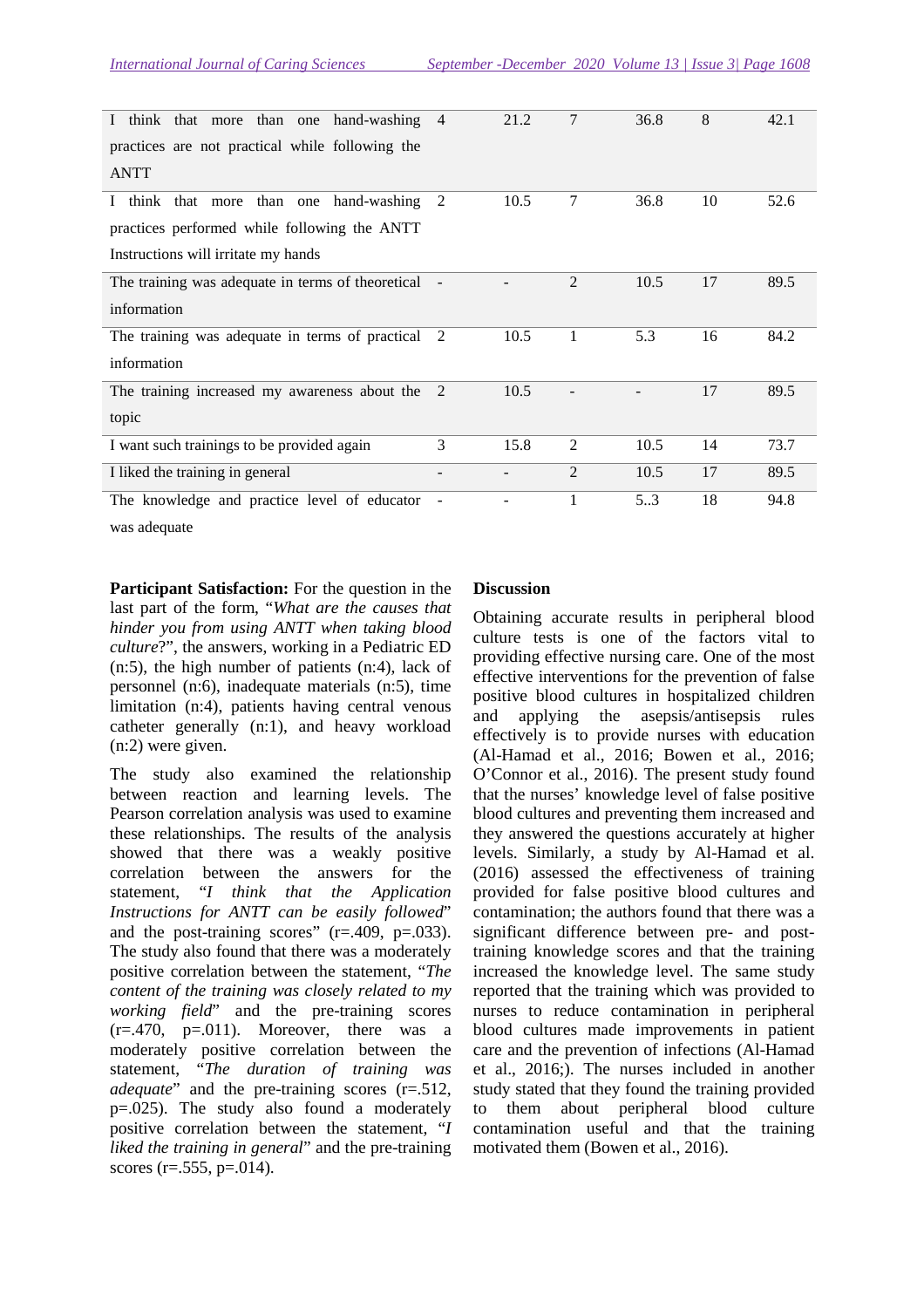According to the examination of findings related to the level of reaction, which were obtained from the administered to the nurses who participated in the training, the highest percentages were found in the reactions with 100% participation rate. In the present study, 42.1% of the nurses agreed with the statement, "*I think that more than one hand-washing practices are not practical while following the ANTT*". Similarly, in the study by Maraş, 2.94 out of 4 nurses stated that that they did not found washing hands after each patient contact practical. Of the nurses in the present study, 52.6% gave the answer, "*I think that more than one handwashing practices performed while following the ANTT Instructions will irritate my hands*", whereas 2.34 out of 4 nurses stated that their hands may get irritated (Maraş, 2007).The examination of data obtained from The Nurse Satisfaction Evaluation Form showed that the highest percentages were found in the items related to the educator with a 100% participation rate. Like the present study, a study conducted by Cömert in 2015 evaluated a Mid-Level Leadership Training provided to 54 officers in the Turkish Land Forces Command according to Kirkpatrick's 4-Level Training Evaluation Model; the general examination of findings of the Reaction level showed that the highest values belonged to the educators (Cömert, 2015).

In the final step, the present study examined the relationship between the findings of reaction level and of learning levels. A significant relationship was found between the reactions of nurses who participated in the training and their learning levels in some statements. There is an order among the levels according to the Kirkpatrick's 4-Level Training Evaluation Model. It is based on the principle of "without reactions learning would be impossible". If nurses participating in training react positively to the training, it can be asserted that learning occurs. However, if nurses react negatively to the training, it can be asserted that learning did not occur (Pardue, 2015). Based on that principle, there should be a positive and significant relationship between reactions and learning levels. This study found a weakly positive correlation between the answers to the statement, "*I think that the instructions for ANTT can be easily followed*" and the post-training scores  $(r=.409, p=.033)$ . The study also found a moderately positive correlation between the statement, "*The content of the training was* 

*closely related to my working field*" and the pretraining scores  $(r=.470, p=.011)$ . Moreover, a moderately positive correlation between the statement, "*The duration of training was adequate*" and the pre-training scores (r=.512, p=.025) was found in this study. The study also found a moderately positive correlation between the statement, "*I liked the training in general*" and the pre-training scores  $(r=.555, p=.014)$ . Unlike the present study, a study conducted by Cömert (2015) evaluated the reaction levels of individuals who participated in the training by administering a pre-test before the training and a post-test after the training. It was stated that there was no significant and positive relationship between the learning levels of participants and their reaction levels (Cömert, 2015). Kirkpatrick's 4-Level Training Evaluation Model is a technique used in various studies as used in the present study. Like the present study, a study by Masood and Usmani (2015) used Kirkpatrick's 4-Level Training Evaluation Model, and pre/posttest design was followed in the second stage, namely the level of learning. There was a statistically significant difference between pretest and posttest scores after the training (p: .001) (Masood & Usmani, 2015).

**Conclusion:** Despite today's technology, which is being renewed easy passing day in the field of health, the detection and treatment of infections is still one of the most challenging topics for health professionals. It is very important for nurses and other health professionals to increase their level of knowledge about infection management. This study found that the nurses' levels of knowledge and awareness about false positive blood cultures, and the use of aseptic technique and its principles, increased. Thus, it is thought that this increase will make positive contributions to children's health by improving the quality of nursing care, decreasing the rates of contamination in the long term, and increasing patient safety.

### **References**

- Alahmadi, Y. M., Aldeyab, M. A., McElnay, J. C., Scott, M. G., Elhajji, F. D., Magee, F. A., ... & Kearney, M. P. (2011). Clinical and economic impact of contaminated blood cultures within the hospital setting. Journal of Hospital Infection, 77(3), 233-236.
- Alnami, A. Y., Aljasser, A. A., Almousa, R. M., Torchyan, A. A., BinSaeed, A. A., Al-Hazmi, A. M., & Somily, A. M. (2015). Rate of blood culture contamination in a teaching hospital: A single